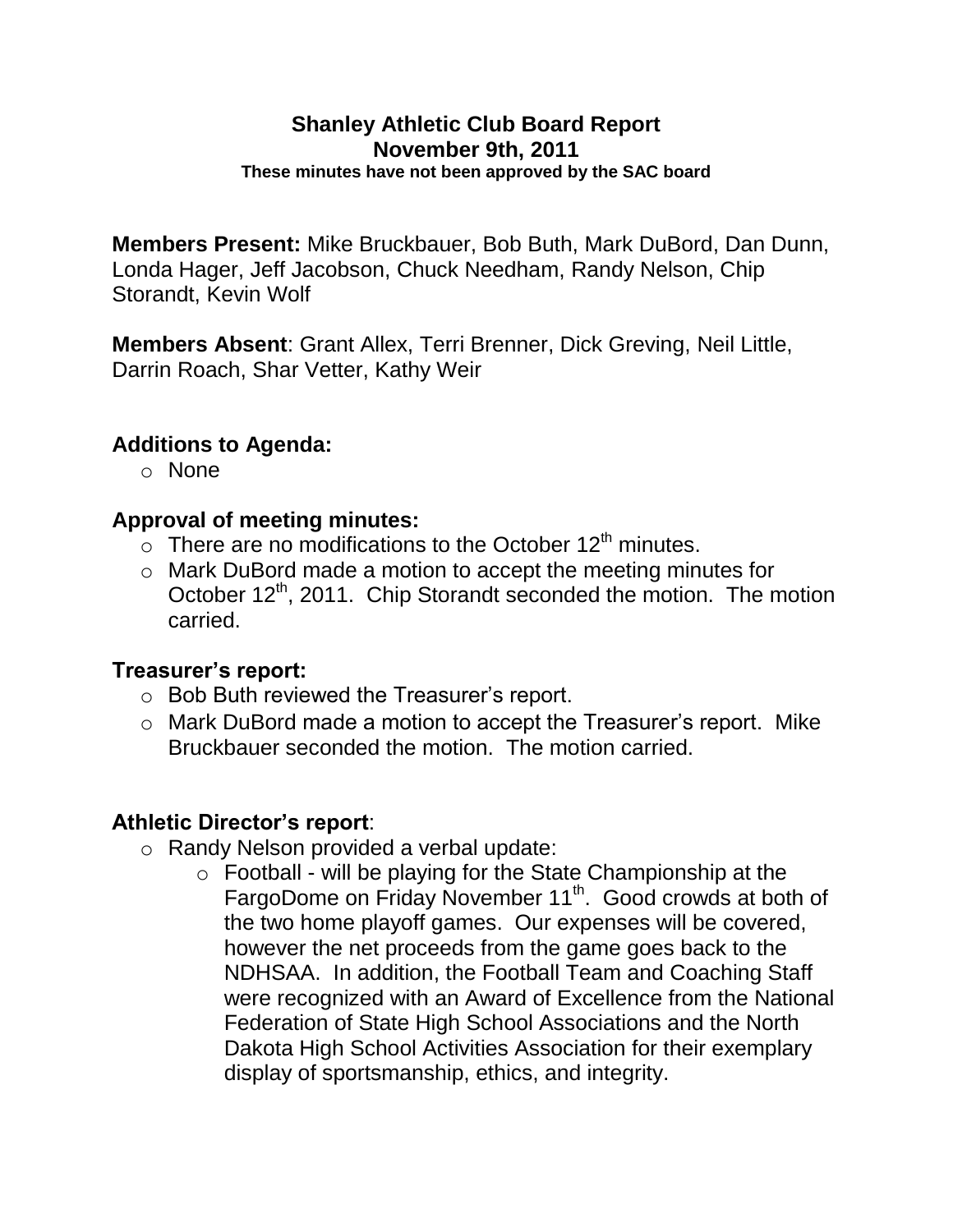- o Swimming and Diving state finals at Grand Forks this coming weekend.
- o Volleyball won their quarterfinal EDC game on Tuesday evening (Nov 8<sup>th</sup>) and play North at West Fargo on Friday evening in the semi-finals.
- $\circ$  Cross Country finished up. Boys finished 11<sup>th</sup> overall at the State. Girls finished 10<sup>th</sup> overall.
- $\circ$  Basketball starts on Monday November 21<sup>st</sup>. All the boy's coaches from freshman on up are the same as last year. The girl's numbers are thin, but will fill all teams freshman on up.
- $\circ$  Boy's Hockey practice has started. We are in our second year of a three year commitment to the co-op. The South co-op has gone well. Randy sat in on the hiring process for the new coach.
- $\circ$  Wrestling kids will participate in the Public School that is closest to their home.
- $\circ$  Gymnastics now have a co-op with the Fargo Public Schools.
- o Funding Request: New stat software has been purchased but has not been received to install on laptops. The school purchased the stat software. There has been word that it isn't working the best on laptops. If there is trouble on the laptops, Randy may put a request in for two IPads to use in place of laptops. If IPads are needed, this request may come via email prior to the December meeting.
- o Randy also mentioned that they are looking for host couples for the volleyball teams for the state tournament. Please see Randy if you have interest.

### **Membership Committee**:

- o Chip reported we currently have 112 members.
- o \$15,765 in membership money has been received.
- $\circ$  Chip has received a list of former members from the last 20+ years. Chip believes he can put together a list of 40-60 names that he will review with Todd to determine who should be contacted to see if they would be interested in donating.
- o Chip will put together a letter and Kevin Wolf will sign and send out a mailing indicating how current SAC contributions are being spent.